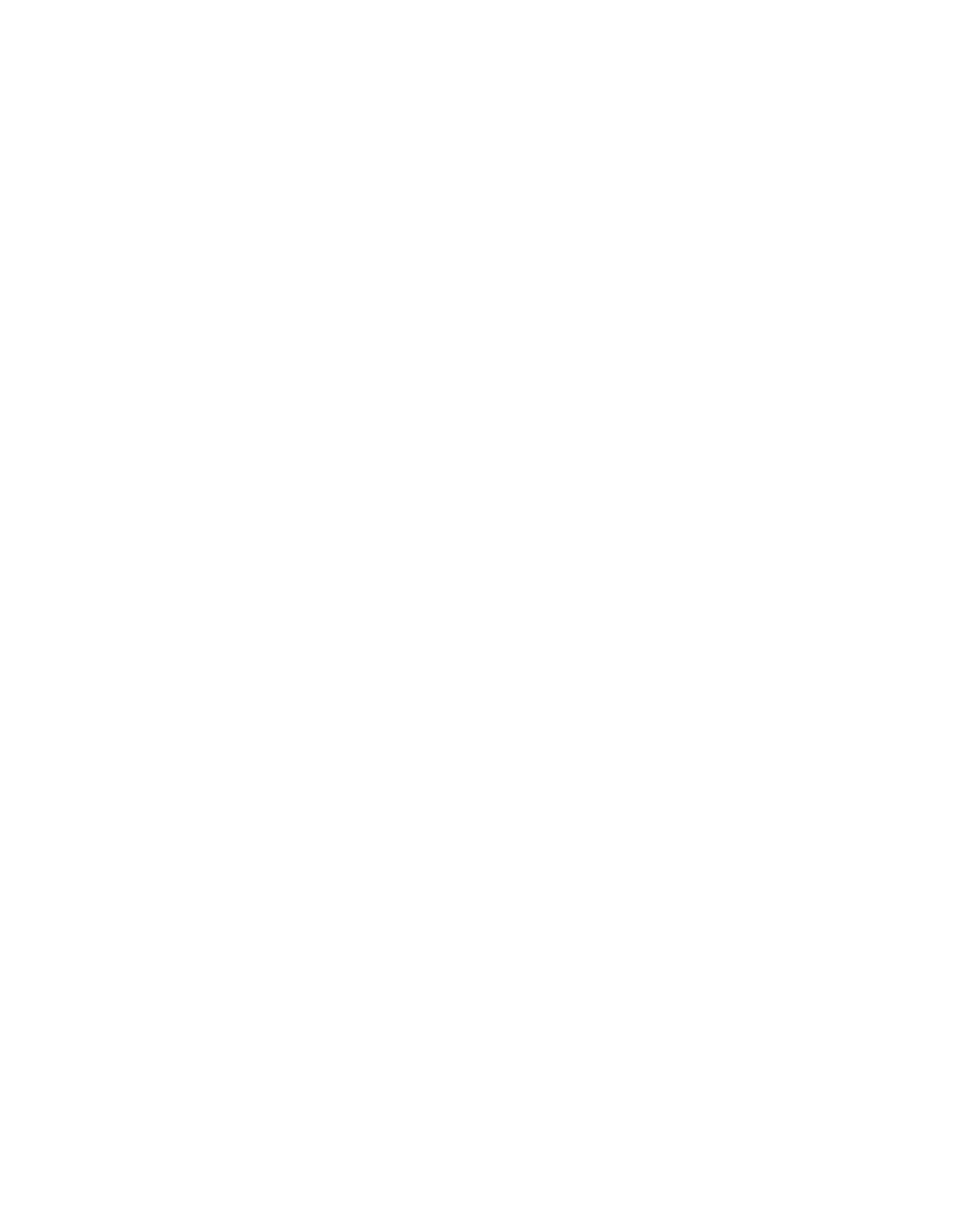

Sierra Safety Technology, Inc.

(775) 782-7946 [www.SierraSafety.com](http://www.sierrasafety.com/)

# **DCR1-CS1 & DCR1-CT1 Flame Detector Models**

# **APPLICABILITY & EFFECTIVITY**

This manual provides information for the follow products:

# Model Highlights

DCR1-CS1: N.O. or N.C. Fire and Fault Relays. Latching Controls. DCR1-CT1: N.O. or N.C. Fire and Fault Relays. Latching Controls. Sensor Self-Test.

N.O. = Normally Opened Contacts N.C. = Normally Closed Contacts (If N.O. or N.C. is not specified, then both options are included.)

This manual is effective for the above models as of November 1, 2019

Document Name: D025G1 Revision: 1.0

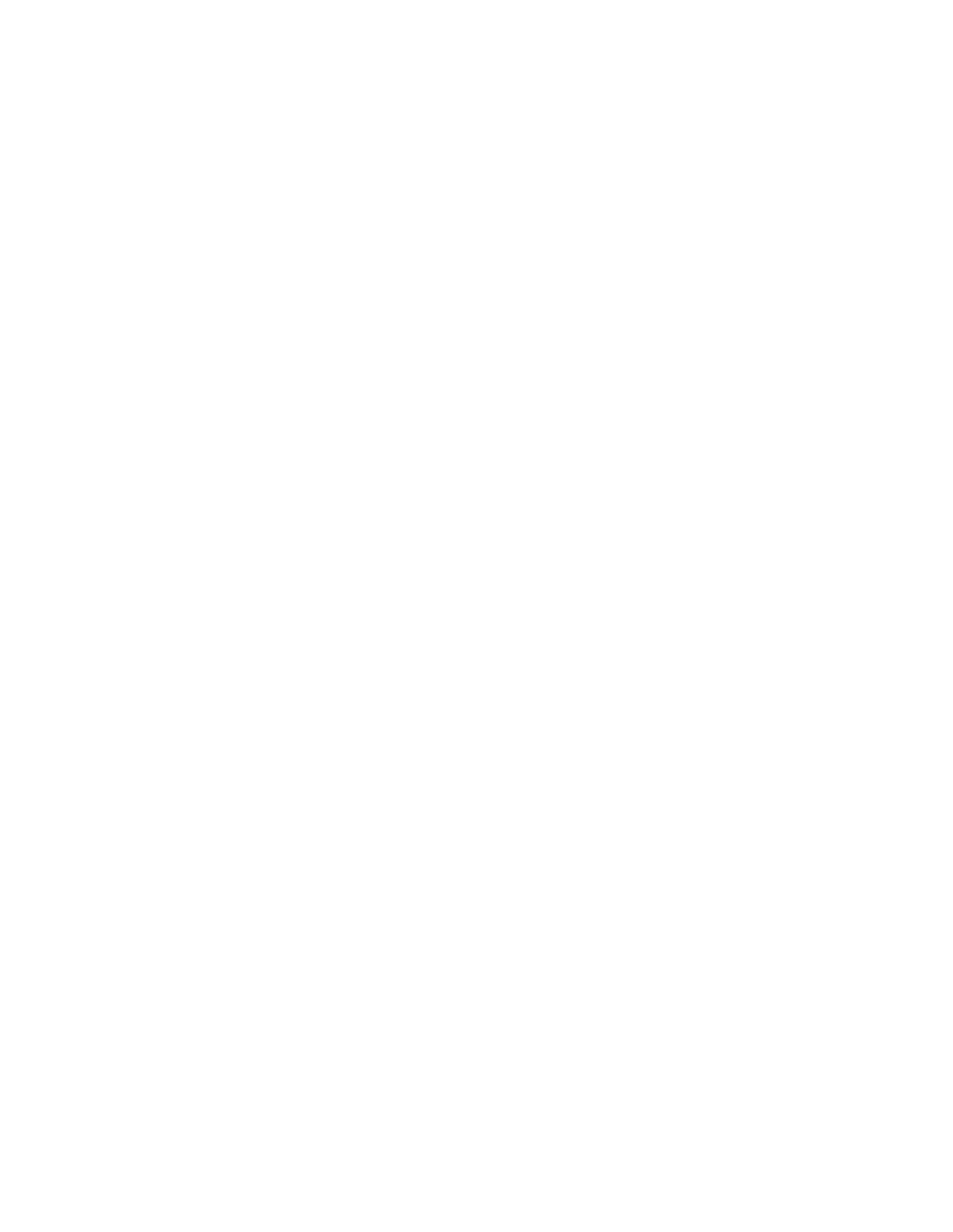# **Table of Contents**

| 1.1 |                                                                                      |  |
|-----|--------------------------------------------------------------------------------------|--|
| 1.2 |                                                                                      |  |
| 1.3 |                                                                                      |  |
| 1.4 |                                                                                      |  |
| 1.5 |                                                                                      |  |
|     |                                                                                      |  |
| 2.1 |                                                                                      |  |
| 2.2 |                                                                                      |  |
| 2.3 |                                                                                      |  |
| 2.4 |                                                                                      |  |
| 2.5 |                                                                                      |  |
| 2.6 |                                                                                      |  |
| 2.7 |                                                                                      |  |
|     |                                                                                      |  |
| 3.1 |                                                                                      |  |
| 3.2 |                                                                                      |  |
| 3.3 |                                                                                      |  |
| 3.4 |                                                                                      |  |
|     |                                                                                      |  |
| 4.1 |                                                                                      |  |
|     |                                                                                      |  |
| 5.1 |                                                                                      |  |
| 5.2 |                                                                                      |  |
| 5.3 | Detector Goes into Alarm but No Fire Appears to be Present 11                        |  |
| 5.4 | Detector Appears to Operate Normally but Will Not Alarm to a Fire or Test Source  11 |  |
|     |                                                                                      |  |
|     |                                                                                      |  |
|     |                                                                                      |  |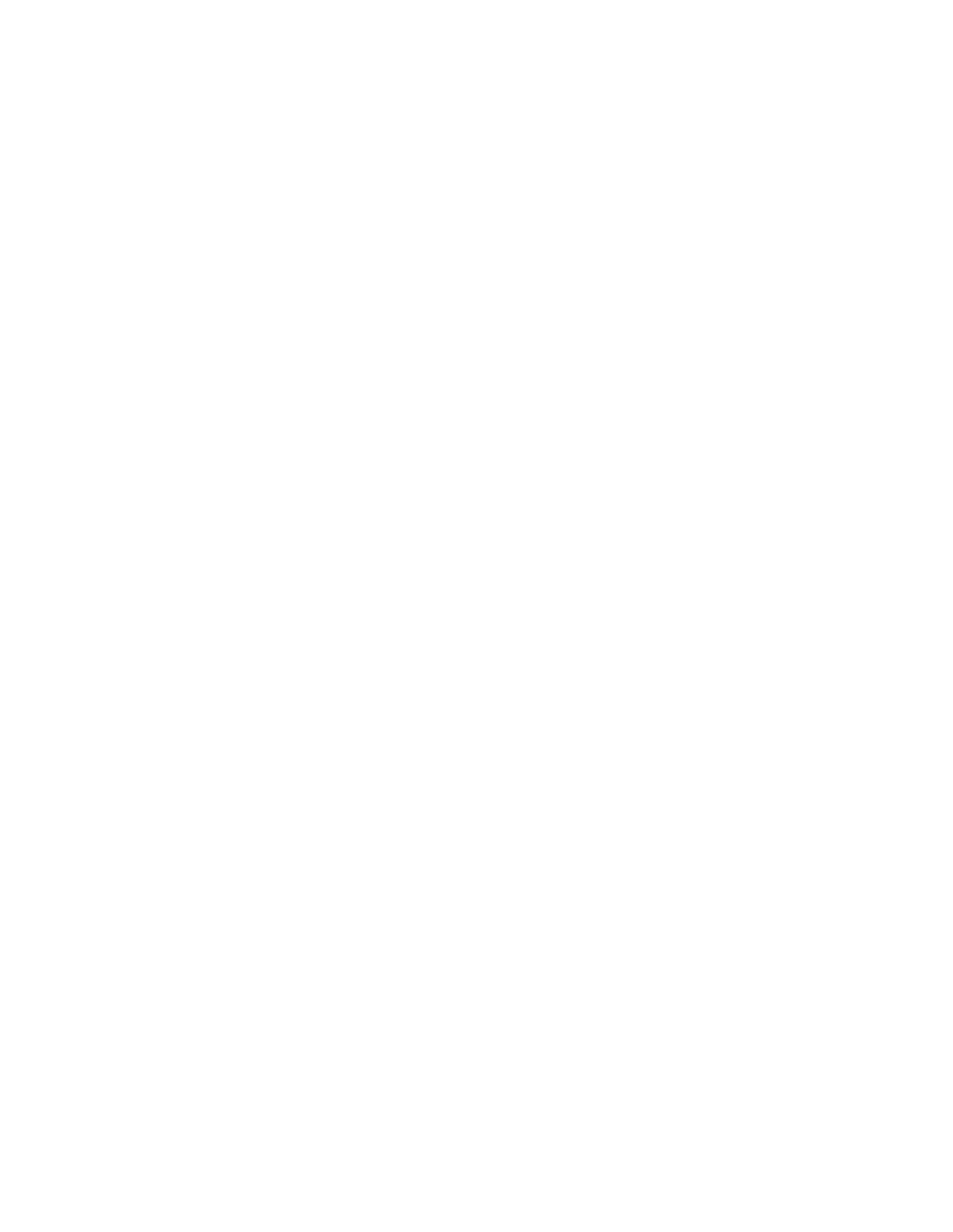# <span id="page-6-0"></span>**1 PRODUCT DESCRIPTION**

#### <span id="page-6-1"></span>**1.1 Introduction**

DCR1-C flame detectors are Factory Mutual 3260 approved short-range detectors that use a multiple spectrum sensor array (see *[FIGURE 7-2](#page-18-1)*) to sense temperature, ultraviolet (UV) and infrared (IR) energy. The internal microprocessor, using state-of-the-art fire algorithms, evaluates these sensor inputs with flame signature analysis. This is performed by algorithms which evaluate spectrum signatures to detect most hydrocarbon fires, as well as other fuel types (i.e. Silane, Hydrogen, Heptane, IPA and MEK.) These signatures correlate the intensity values, change of intensity values, relationship of intensity values, and frequency distribution of the sensor inputs. Many common false sources (spurious energy emissions) are filtered out by these algorithms. Providing continuous and reliable flame detection, the DCR1-C declares an alarm event when the conditions of a fire algorithm are met. The DCR1 series of detectors provide superior resistant to most acids and solvents, including, but not limited to: Hydrofluoric; Sulfuric; Nitric; Phosphoric; Hydrochloric Acids; Piranha-Etch; De-Ionized Water; Ozone; Ammonium Hydroxide; Isopropyl Alcohol; Chromium Phosphate; and, Organic Solvent Base Photo-Resist Strips.

#### <span id="page-6-2"></span>**1.2 Configuration**

For the detectors listed in *[Table 1-1 Model Configurations](#page-6-5)*, both the Fire and Fault Relays can be connected as either normally open (N.O.) or normally closed (N.C.) operation using the flying pigtail leads coming from the detector. N.C. and N.O. refers to the relay's configuration during normal operation.

<span id="page-6-5"></span>

| Model           | <b>Fire Relay</b> |                               | <b>Fault Relay Sensor Self-Test</b> |
|-----------------|-------------------|-------------------------------|-------------------------------------|
| <b>DCR1-CS1</b> | $N.O.$ or $N.C.$  | N.O. or N.C. No               |                                     |
| DCR1-CT1        |                   | N.O. or N.C. N.O. or N.C. Yes |                                     |

**Note**: Per NFPA 72 integrity requirements, a Normally Opened fire relay with supervision must be used when a flame detector is connected to a fire alarm panel initiating device circuit.

#### <span id="page-6-3"></span>**1.3 Scope**

Unless otherwise specified in this document, the words "detector(s)," "flame detector(s)," "device(s)", "DCR1" and/or "DCR1-C" all refer collectively to the various models listed in *Table [1-1 Model Configurations.](#page-6-5)* Devices may also be referred to by only their extension with the "DCR1" name excluded, for example "-CS1" instead of "DCR1-CS1."

#### <span id="page-6-4"></span>**1.4 Description**

All DCR1 detectors specified in this manual are calibrated to respond to a 4-inch Isopropyl Alcohol (IPA) fire at 12 feet on axis within 3 seconds and have a clear 120° Conical Field-of-View.

All DCR1 electronics are factory sealed inside a housing made of polypropylene, which meets UL 94 Flammability Rating V0 (FRPP). In addition, sapphire windows and FEP jacketed cabling are used to ensure the greatest chemical compatibility and to allow control panels and other fire protection systems that are compatible with Dry "form C" contacts to be easily connected. Designed and tested to comply with the EN 60529 IP67 standard, the DCR1 provides protection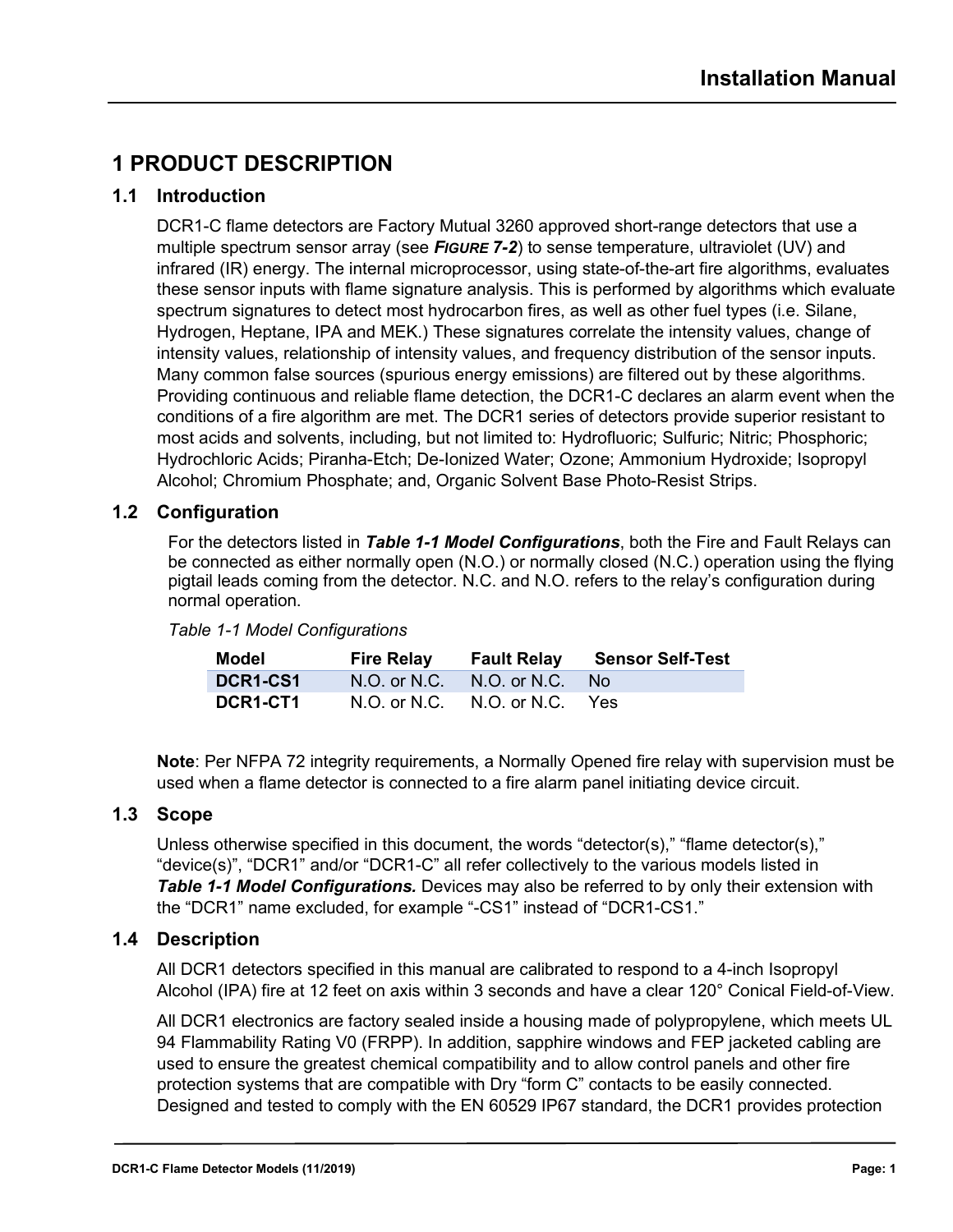against a wide variety of acids and solvents, thereby making it an excellent choice for use in semiconductor manufacturing tools and interior spaces of production and cleaning equipment. In addition, all models of the DCR1 are approved for installation in Class 1 Division 2 Groups A, B, C, D T4 hazardous locations, such as gas cabinets.

DCR1-CT1 detectors incorporate a UV Self-Test, which tests the integrity of the UV Sensor. A fault is generated when a compromise has been detected.

Using a factory approved interface box and software a trained technician can retrieve the pre-fire spectral data (FireScape™.) This data is recorded when the detector enters Fire Mode. The Fire Relay can be programmed for either latching or non-latching operation. When non-latching operation is chosen, the amount of time the detector waits before unlatching can be modified to meet specific application needs. In Latching Mode, it is important to note that a FireScape™ cannot be overwritten until a detector is power cycled. In Non-latching Mode FireScape™ data will be overwritten if another fire event occurs after the device returns to Normal Mode.

#### <span id="page-7-0"></span>**1.5 Fault Diagnostics**

The microprocessor in the DCR1 series of detectors looks for fault conditions that could impair the detector's ability to accurately detect a flame and declare an alarm. By continuously monitoring many of the detector's key metrics and systems (i.e. input voltage, sensor circuits, relay circuits, internal temperature, defined calibration constants, etc.) the DCR1 can detect the occurrence of fault conditions.

# <span id="page-7-1"></span>**2 OPERATION**

#### <span id="page-7-2"></span>**2.1 General**

When power is applied to a detector, it begins by checking and displaying both the model and latching configurations. Next, the detector is initialized, and a series of self-tests are performed to ensure the detector is functioning properly. Upon successful completion of Power Up Mode, the DCR1 will go into Normal Mode (which means it is ready to detect a fire.)

#### <span id="page-7-3"></span>**2.2 Field-of-View**

DCR1 detectors have a 120° Field-of-View. In order to declare an alarm, a detector must be able to "see" a fire. Any obstruction between the detector and the threat area will impair the detector's ability to cover the threat area effectively. An obstruction is considered as anything that is not transparent to the energy being detected.



<span id="page-7-4"></span>

**Note:** A DCR1's sensors are not able to detect the spectral energy produced by a fire through most types of glass or plastic. This may include glass or plastic that is visually transparent.

To provide coverage to a large area, multiple detectors should be used with overlapping Field-of-Views (FOV.) Flame detectors should not normally be located so that they are looking down as the products of combustion may stratify in the enclosed volume. Such stratification may severely impact the detector's ability to respond to a fire.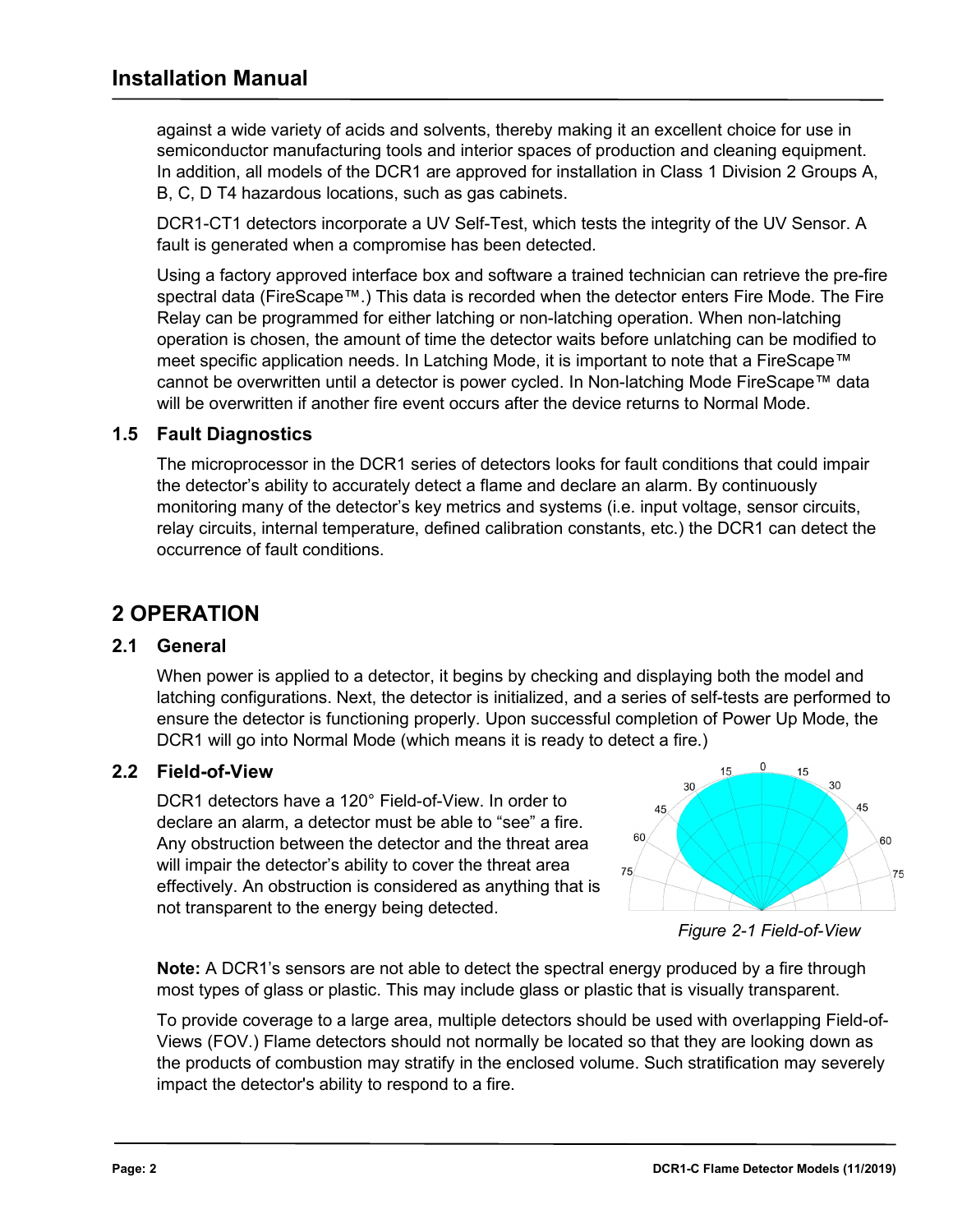#### <span id="page-8-0"></span>**2.3 Range**

The range of the DCR1 is a function of the degree of obstruction, presence of spurious energy sources, type of fire, position of the fire, fire size and rate of fire growth. As illustrated in *[Figure](#page-7-4) 2-1,* the response is affected by the angle at which the fire is located from the face of the detector. For example, a 1 square foot Heptane fire on axis can be detected at 40 feet, whereas the same fire located 60° off axis will be detected at approximately 20 feet. The type of materials that constitute the threat will also affect the detector's range. Different materials and environmental conditions produce different amounts of the radiant energy, which is used by the detector to "see" the fire.

#### <span id="page-8-1"></span>**2.4 Environment**

Optical flame detectors sense radiant energy at some frequency or frequencies within their Fieldof-View. Any source that radiates energy at the same frequency or frequencies used by the detector to sense a fire may impact the detector's ability to "see" the fire. The DCR1 uses a UV sensor (180 – 260 nm) and an IR sensor (0.715 to 3.5 microns.) Care should be taken to minimize radiant energy sources within the detector's Field-of-View. Because of the variety of environments and conditions, a qualified P.E. may need to be consulted before deciding on the location of the devices.

#### <span id="page-8-2"></span>**2.5 Configuration Settings**

The DCR1-C is capable of being configured for either latching or non-latching operation using a factory approved interface box and GoSierra™ computer software.

#### 2.5.1 **Latching Controls**

DCR1-C devices allow for the detector's fire relay to be set for either latching (factory default) or non-latching operation.

In Latching Mode, the detector and its outputs will remain in the triggered state after entering Fire Mode and stay that way until the detector is reset by cycling power. The FireScape™ data for the fire event is stored in the detector's non-volatile memory and cannot be overwritten until the detector is power cycled.

In Non-latching Mode, the detector and its outputs will reset after 5 seconds (factory default) of a flame no longer being detected and the detector will return to Normal Mode. It is important to note that the non-latching time delay is programable should it be required. Because a non-latching DCR1 returns to Normal Mode, the FireScape™ data stored from a fire event will be overwritten should the device return to Fire Mode.

#### <span id="page-8-3"></span>**2.6 LED Operation, Detector Modes & FireScape™ Function**

The status of a DCR1 can be determined from the two LEDs located on the face of the detector. All DCR1 detectors have four standard modes: Power Up, Normal, Fault and Fire. The LEDs will flash in specific patterns to indicate the detector's status.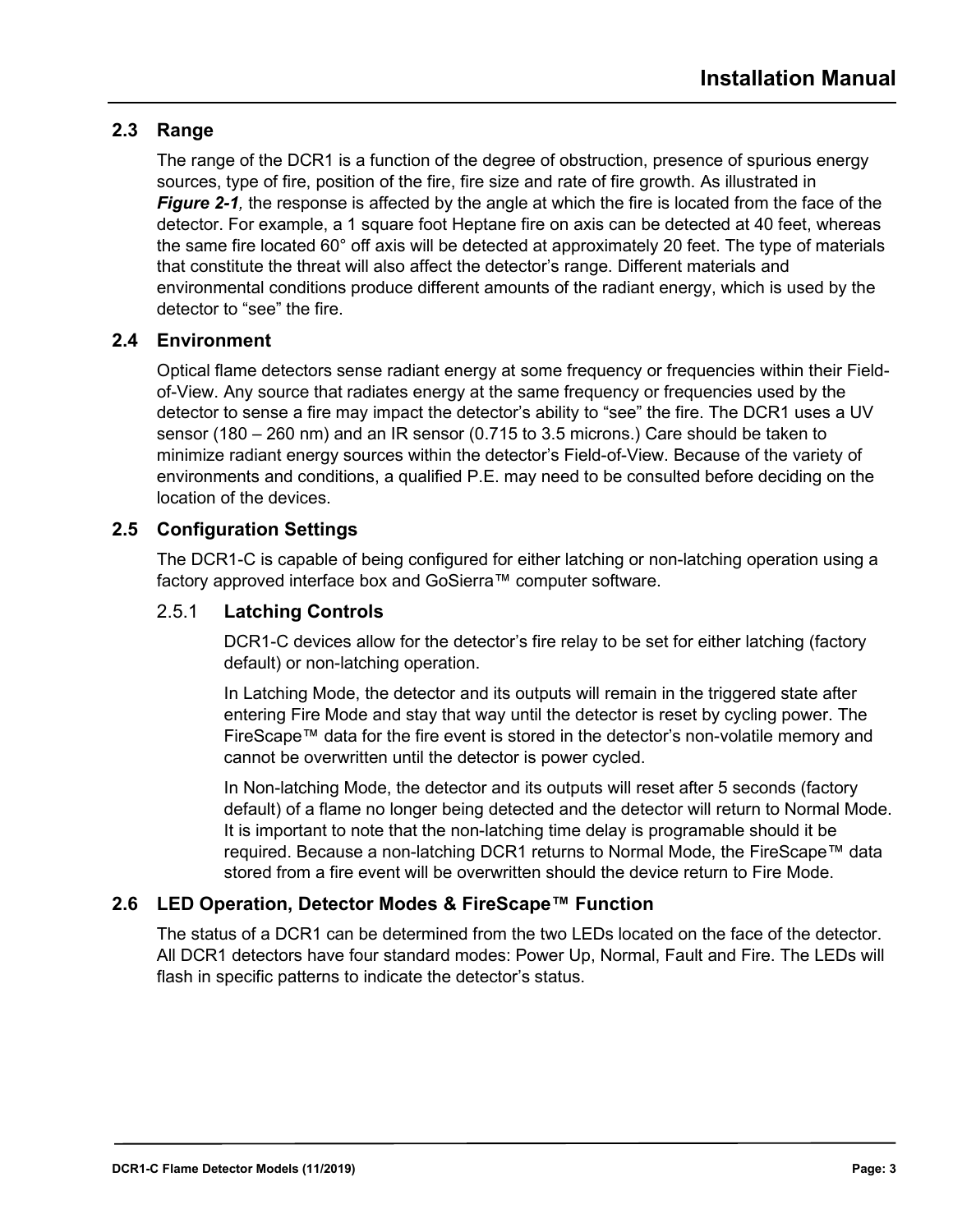#### 2.6.1 **Power Up Mode (Detector Reset)**

When power is applied or recycled to a DCR1 detector, it enters Power Up Mode. Upon entering Power Up Mode, all internal flags and triggers are reinitialized and self-tests are initiated to ensure the proper operation of the detector's systems. In addition, both red LEDs will begin flashing 2 sequential patterns, thereby providing a quick visual representation of the model type and latching configuration.



<span id="page-9-0"></span>

The first flash pattern indicates the model type. LED 1 will illuminate while LED 2 flashes one time to identify that it is a DCR1-CS1 device. For -CT1 detectors, LED 2 will flash two times rather than one time. Once complete, both LEDs will turn off.

The second flash pattern indicates whether a device is configured for latching or nonlatching Fire Relay operation. Again, LED 1 will illuminate, followed by LED 2 flashing once to indicate the device is set to latching and twice to indicate non-latching. Once complete, both LEDs will turn off.

When Power Up Mode has successfully completed, the DCR1 should go into Normal Mode to indicate that the detector is ready to detect a fire.

#### 2.6.2 **Normal Mode**

In Normal Mode, both LEDs will simultaneously flash briefly every 8 seconds. When a detector is in Normal Mode it is constantly monitoring the environment and ready to detect a fire. If a detector goes into a different mode, the appropriate output is triggered and the "flash every 8 seconds" LED indication is suspended until the detector returns to Normal Mode.

#### <span id="page-9-2"></span>2.6.3 **Fire Mode**

When a DCR1 declares a fire, the Fire Relay energizes and both red LEDs on the face of the detector (see *[Figure 2-2](#page-9-0)*) come on and stay lit.

If the device was programmed (factory default) for latching operation, and a fire is declared, the detector will remain in Fire Mode until the detector is reset by cycling power.

For non-latching detectors, once the fire falls below the acceptable threshold, the detector will return to Normal Mode after a period without reinitiating Power Up Mode (factory default is 5 seconds.) It is important to note that once a non-latching device returns to Normal Mode, the FireScape™ data stored in the detector's memory will be overwritten upon any subsequent fire event.

#### <span id="page-9-1"></span>2.6.4 **Fault Mode**

When powered on, the DCR1 continuously monitors several of its internal systems to ensure proper functionality is maintained. When a fault is detected, the device enters Fault Mode and de-energizes the Fault Relay. The two LEDs on the face of the detector (see *[Figure 2-2](#page-9-0)*) provide a visual indication to help identify the type of fault being reported (see *[TROUBLESHOOTING](#page-15-0)*.) Only the highest numbered fault is indicated by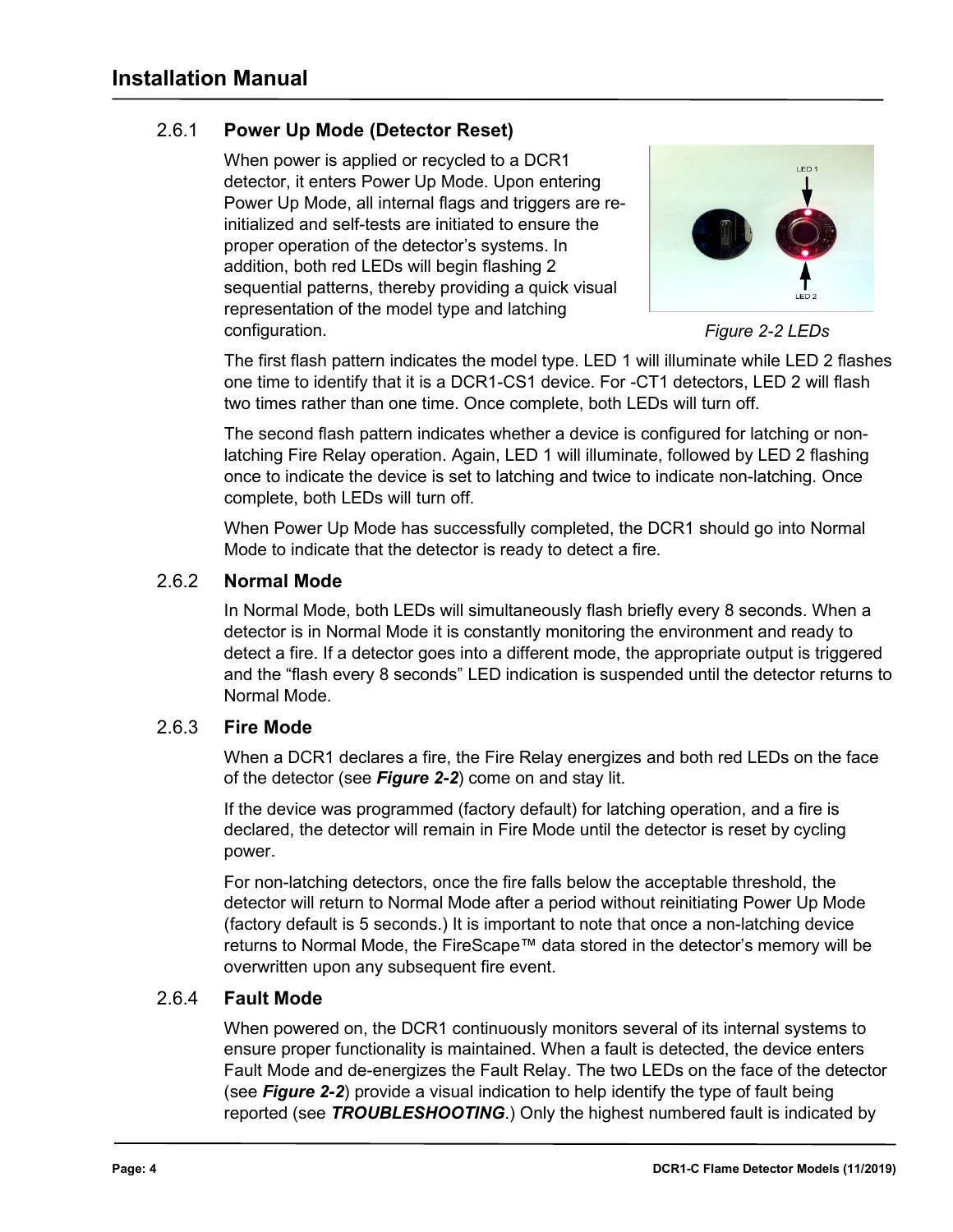the LEDs. If the fault condition is corrected the next highest fault will be indicated until all faults are cured. Please note that although Fire Mode is designed to override a fault indication, some faults, such as "Program Failure" may prevent the reporting of a fire.

#### <span id="page-10-1"></span>2.6.5 **FireScape™ Function**

When a DCR1 enters Fire Mode, the pre-fire spectral data is stored so it can be retrieved for evaluation and analysis. For latching devices, the internal trigger for FireScape™ is initialized during Power Up Mode and, once a FireScape™ has been triggered by a device that has gone into Fire Mode, it cannot be retriggered until the device is reset by cycling power. This allows the FireScape™ data to be captured and stored when the detector goes into Fire Mode.

For non-latching devices, the internal trigger for FireScape™ is reset internally once the device returns to Normal Mode. This means that if a device reenters Fire Mode, the new pre-fire spectral data will be stored with the original data being overwritten. This allows for only the latest pre-fire spectral data to be stored.

To retrieve the data, a trained technician must use a factory approved interface box and GoSierra™ software, in conjunction with a computer, to communicate with the detector.

#### <span id="page-10-0"></span>**2.7 Outputs**

The DCR1 has industry standard relay outputs for Fire and Fault. The 14-conductor pigtail cable is provided to connect the detector to most control panels and/or other fire protection systems that are compatible with Dry "form C" contacts.

**Note:** All DCR1 detectors are factory sealed. This means all internal relay and wire connections cannot be modified or changed.

#### 2.7.1 **Fire Relay**

DCR1 devices provide connections to either the N.O. or N.C. contacts of the Fire Relay. There two sets of wires for N.O., N.C. and Common contacts (see *[Table 8-1 Wiring](#page-20-1)  [Connections](#page-20-1)*).

The Fire Relay energizes when a fire is declared. For latching devices, the relay will stay energized until the detector is reset by cycling power. For non-latching devices, the relay will stay energized until the detector no longer detects the presence of a fire for a period at which time the detector will exit Fire Mode.

**Note**: Per NFPA 72 integrity requirements, a Normally Opened fire relay with supervision must be used when a flame detector is connected to a fire alarm panel initiating device circuit.

#### 2.7.2 **Fault Relay**

When a DCR1 is powered on, the Fault Relay is energized. There should be continuity between the N.C. and Common contacts. Conversely, there should be no continuity between N.O. and Common contacts. When a fault occurs, the condition of the relay is reversed. This means the Fault Relay reports a fault state if the detector loses power. See *[Table 8-2 Faults](#page-20-2)***.** To determine the type of fault being reported, see *Section [5.2](#page-15-2)*.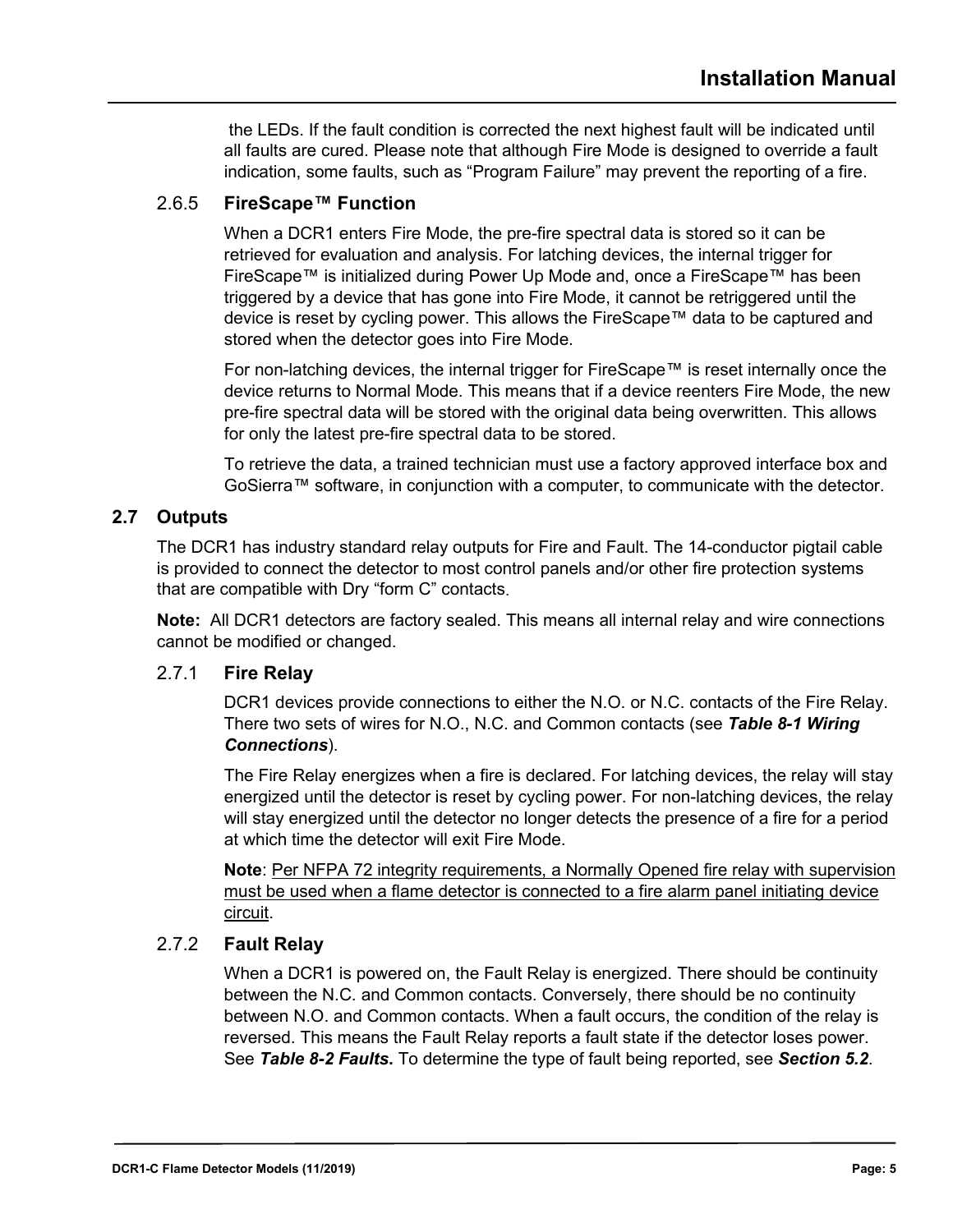# <span id="page-11-0"></span>**3 INSTALLATION**

#### <span id="page-11-1"></span>**3.1 General Precautions**

All wiring and installation should be done in accordance with the NFPA 70 and 72 standards and must comply with any codes specific to the application or location. Contact the local authority having jurisdiction and, if applicable, the company safety engineer, for information on codes which may apply.

#### <span id="page-11-2"></span>**3.2 Housing**

All DCR1 electronics are factory sealed inside an IP67 rated housing made of polypropylene, which meets UL 94 Flammability Rating V0 (FRPP). In addition, all models of the DCR1 are approved for installation in Class 1 Division 2 Groups A, B, C, D T4 hazardous locations. If the factory seal is broken or if the cable gland connector is not properly installed and/or tightened, the IP67 and/or hazardous location ratings will be void and any resulting damage is not covered under factory warranty.

#### 3.2.1 **Mounting the Housing**

The housing should be mounted by using the bracket located on the back of the detector (see *[Figure 7-1](#page-18-2)*.) The detector should be mounted securely to a flat surface and the mounting location must be strong enough to support the weight of the detector. The best orientation of the detector is with the connector pointed down so debris and/or fluids fall away from the connector. Remove the bracket from the housing by sliding the bracket down. The bracket may be welded (plastic weld) or screwed to the mounting surface. All mounting hardware should be compatible with the agents that may be found in the environment. For applications that require the detector to be pointed at a specific area, a mounting adapter may be used (see "Accessories" document.)

Although the DCR1 is not overly sensitive, it should not be exposed to excessive vibration as it may damage its components and will void factory warranty. The detector has been tested to FM's Approval Standard Class 3820, Sept. 1979 (.022" displacement, 10 Hz to 30 Hz sweep cycled at 2 CPM for 4 hours.)

#### 3.2.2 **Cabling**

DCR1 detectors have a 14-conductor pigtail cable that is FEP jacketed. The cable should be cut to fit the needs of the application. However, once the cable is cut it can only be replaced at the factory if a longer length is required, which is not covered under warranty.

#### <span id="page-11-3"></span>**3.3 Wiring Connections**

With power turned off, all wiring connections should be made to a control panel or junction box using the pigtail cable. See *[Table 8-1](#page-20-1)* for proper wiring configuration of the specific model being installed.

Extreme care should be taken to ensure all wiring is properly connected to the correct terminals before powering the device on. Using the device in excess of its listed specifications or miswiring the device could result in serious damage to the device and/or control panel and will void the factory warranty.

**Note:** To maintain the IP67 rating, extreme care must be taken to ensure all connectors are adequately tightened and strain is not placed on the connector ends. Failure to prevent fluid from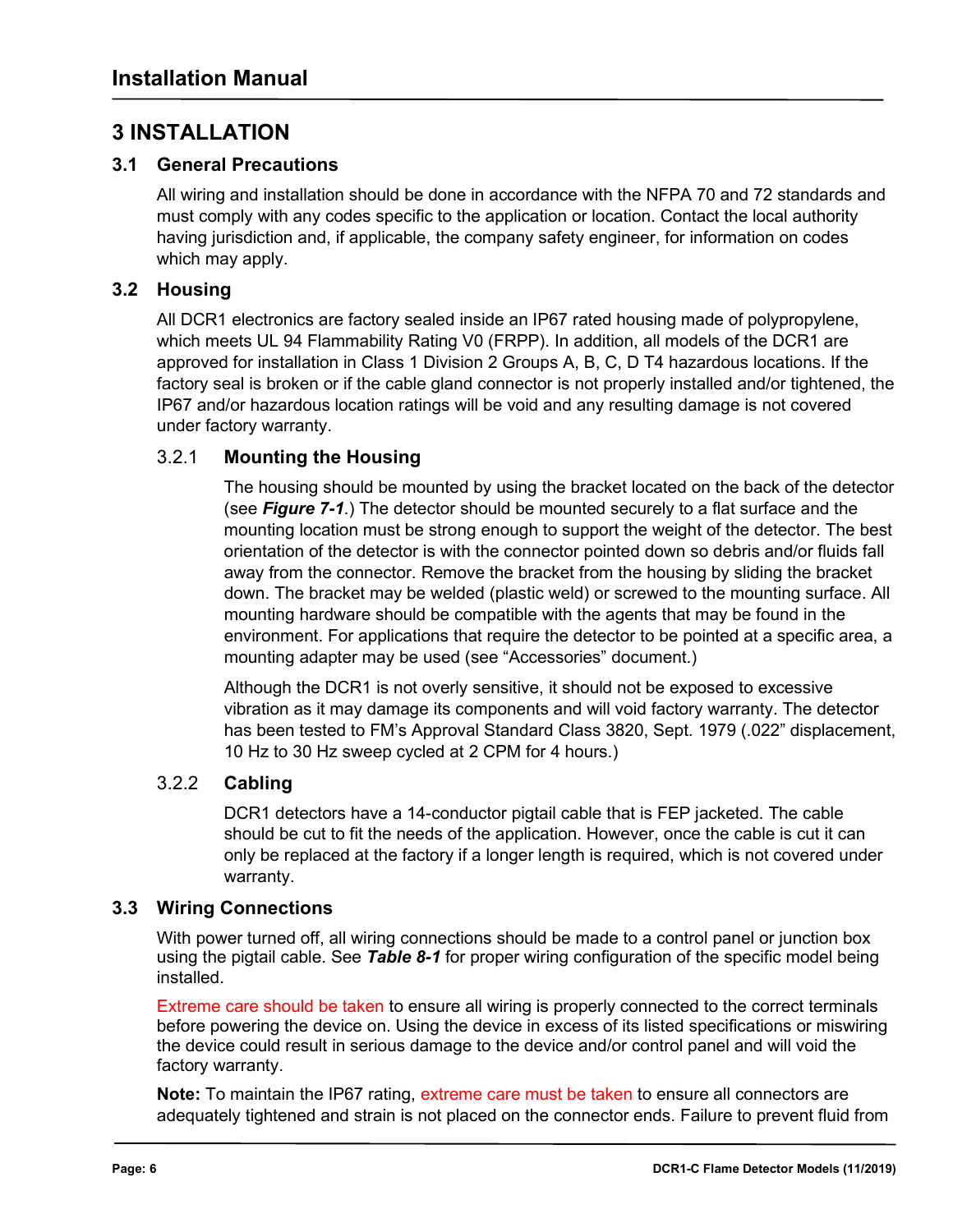entering the detector housing may result in damage to the detector and is not covered under factory warranty.

#### 3.3.1 **Power**

Power to the DCR1 detector is supplied via the Red and Black wires at the end of the cable. With the power supply turned off, connect the Black wire to the negative side of the power supply and the Red wire to the positive side of the power supply (typically 24 VDC.) Check the controller manufacturer's manual for proper connection points.

#### *Table 3-1 Color Codes for Connecting Power*

| <b>Wire Color</b> | Function              | Model        |
|-------------------|-----------------------|--------------|
| <b>Black</b>      | \/_                   | All Versions |
| Red               | V+ (typically 24 VDC) | All Versions |

**Note:** Exceeding the specified input voltage rating for the detector will result in a High Voltage fault. This type of fault is a permanent condition and the detector must be sent back to the factory for evaluation. The evaluation, as well as any resulting damage to the detector, is not covered under factory warranty. Conversely, if insufficient power is applied to a detector, the device will report a Low Voltage Fault, which is user correctable.

#### <span id="page-12-0"></span>3.3.2 **Fire Relay**

The Fire Relay can be connected to a control panel as either N.O. or N.C. Per NFPA 72 integrity requirements, however, a Normally Opened fire relay with supervision must be used when a flame detector is connected to a fire alarm panel initiating device circuit.

| <b>Wire Color</b>    | <b>Fire Relay Function</b> |
|----------------------|----------------------------|
| <b>Blue</b>          | Common                     |
| <b>Brown</b>         | Common                     |
| Yellow               | <b>Normally Opened</b>     |
| Orange               | <b>Normally Opened</b>     |
| Red / Black          | <b>Normally Closed</b>     |
| <b>White / Black</b> | <b>Normally Closed</b>     |

For a typical installation on a fire alarm panel initiating device circuit (see *[Figure 7-3](#page-19-0)  [Typical Wiring Connections](#page-19-0)*), connect the Blue wire to one side of the Fire Signal Circuit and the Orange wire to the other side of the Fire Signal Circuit. Next, connect the Brown wire to the Blue wire of the next detector and the Yellow wire to the Orange wire of the next detector in the chain. Finally, connect an EOL resistor (if used) across the Brown and Yellow wires on the last detector in the chain. The Fire Relay wires are not polarized. The Blue and Brown wires are connected internally to one side of the Fire Relay and the Orange and Yellow wires are connected internally to the other side of the Fire Relay. Refer to the controller manufacturer's manual for proper connection points and value of the EOL resistor, if required.

#### 3.3.3 **Fault Relay**

When a DCR1 is powered on, the Fault Relay is energized. There should be continuity between the N.C. and Common contacts. Conversely, there should be no continuity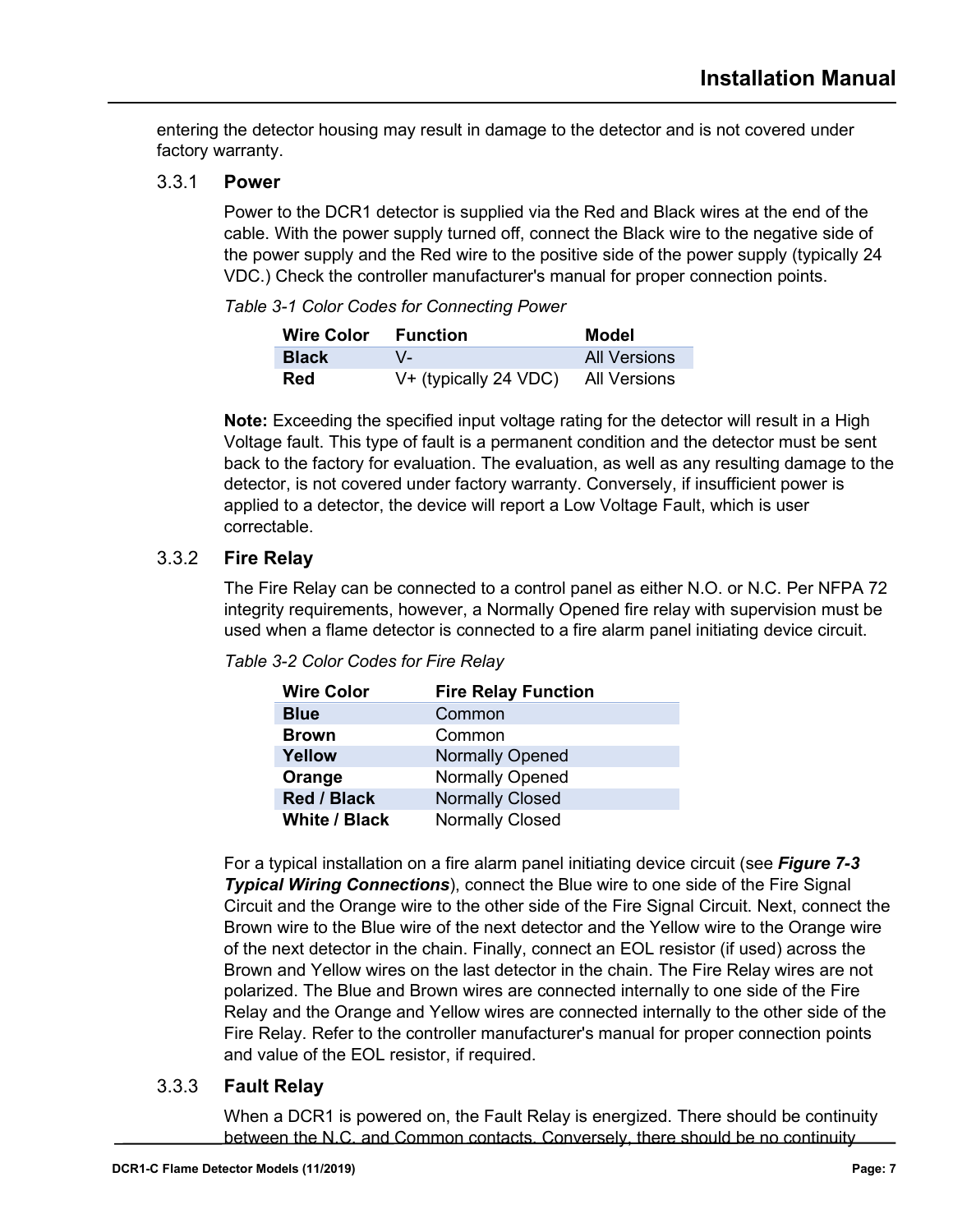between N.O. and Common contacts. When a fault occurs, the condition of the relay is reversed. This means the Fault Relay reports a fault state if the detector loses power.

*Table 3-3 Color Codes for Fault Relay*

| <b>Wire Color</b> | <b>Fault Relay Function</b> |
|-------------------|-----------------------------|
| White             | Common                      |
| Tan               | Common                      |
| <b>Green</b>      | <b>Normally Closed</b>      |
| <b>Pink</b>       | <b>Normally Opened</b>      |

For a typical installation where the Fault Relay is Normally Closed when turned on (see *[Figure 7-3 Typical Wiring Connections](#page-19-0)*), the Fault Relay is connected using the White and Green wires at the end of the pigtail. Connect the White wire to one side of the Fault Signal Circuit and the Green wire to the other side of the Fault Signal Circuit or to the Green wire of the next device if detectors are being daisy chained. The Fault Relay wires are not polarized.

#### 3.3.4 **Communications**

For proper use of communications, please refer to the appropriate GoSierra™ software supplement.

*Table 3-4 Color Codes for Communications*

|               | Wire Color Communication Function |
|---------------|-----------------------------------|
| <b>Purple</b> | <b>RS485 A</b>                    |
| Gray          | <b>RS485 B</b>                    |

#### <span id="page-13-0"></span>**3.4 Testing**

DCR1 installations should be inspected and tested in accordance with NFPA 72 standards and/or any codes specific to the application or location. Contact the local authority having jurisdiction and, if applicable, the company's safety engineer, for information on specific testing requirements and recommended frequency.

Functional testing a DCR1 will cause the detector to enter Alarm Mode. Therefore, if the detector is connected to an extinguishing system, the outputs to the system should be disconnected prior to testing to avoid accidental discharge.

The DCR1 can be tested with a pan fire, a lighter or a factory approved handheld test source (see "Accessories" document.)

#### 3.4.1 **Pan Fire Testing**

To test a detector with a pan fire, use a 4-inch diameter pan with isopropyl alcohol set no more than 12 feet away. The detector should alarm within a few seconds of the fire becoming fully involved.

#### 3.4.2 **Alternate Fire Testing**

For functional testing, use a lighter with an approximate 1-inch high flame. Hold the lighter approximately 2 feet directly in front of the detector's face and wiggle it slightly (approximately 2 – 4 Hz.) The detector should alarm within a few seconds.

**Note:** Because of the dangers involved with fire testing, the use of a factory approved handheld test source (see "Accessories" document) is **strongly recommended**.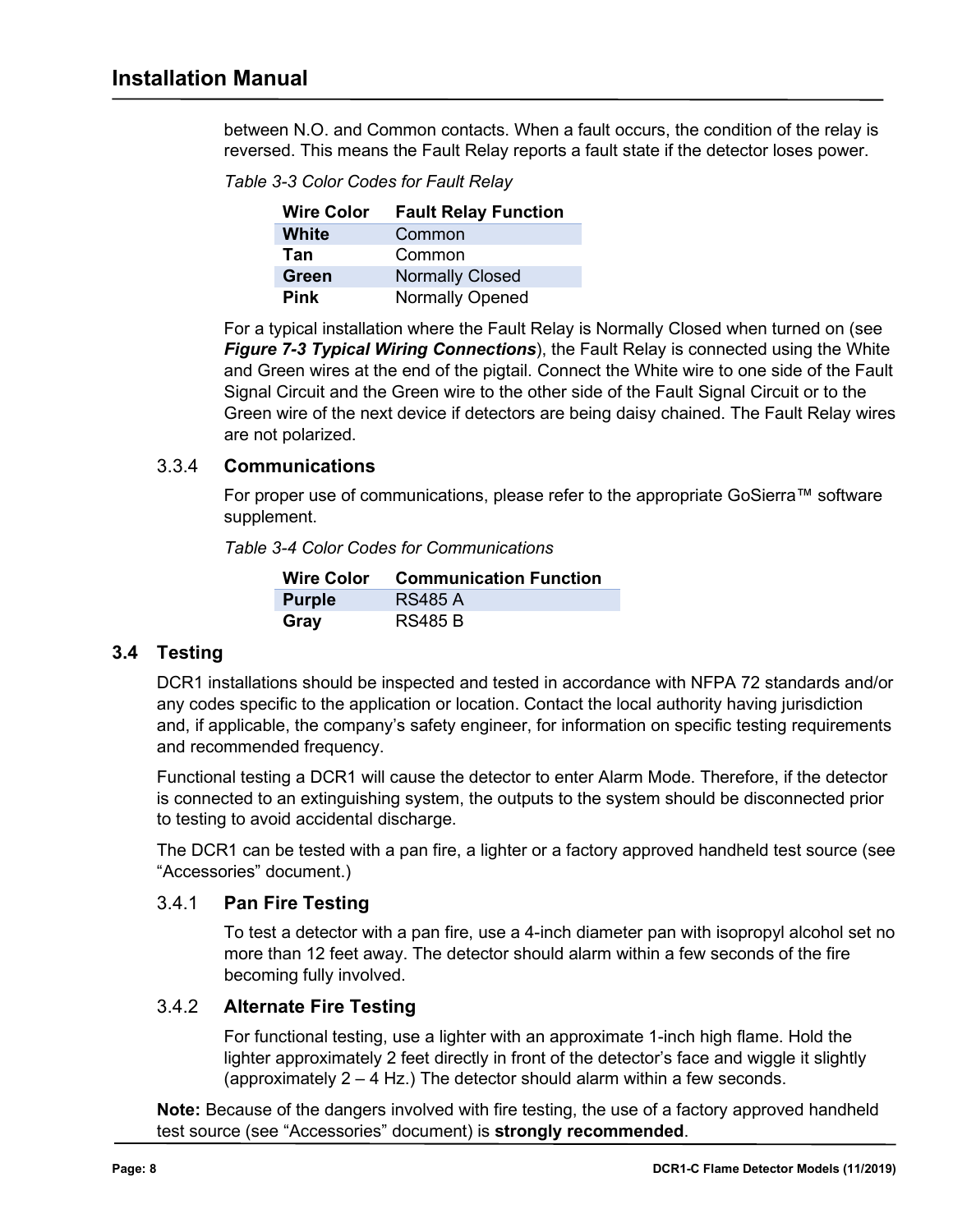#### 3.4.3 **Handheld Test Source Testing**

Prior to using a factory approved handheld test source, it is important to check that the battery is installed correctly and producing enough power to ensure proper operation and maximum performance. In addition, a factory approved handheld UV detector (see "Accessories" document) may be used to verify proper operation of the handheld test source. To test a DCR1 using a handheld test source, hold the tester directly in front of the detector's face at the at an appropriate distance for the tester being used and activate the device. The DCR1 should alarm within a few seconds.

#### <span id="page-14-2"></span>3.4.4 **Handheld UV Detector Testing**

It is recommended to periodically use a factory approved handheld UV detector (see "Accessories" document) to verify the UV sensor is not self-exciting due to blunt force, excessive vibration or other damage.

After placing a detector into alarm with a handheld test source, cover the face of the DCR1 and turn the handheld UV detector on to verify there are no other sources of UV in the immediate area. Next, unblock the face of the DCR1 and point the handheld UV detector directly at the face of the DCR1, holding it a few inches away, and turn the handheld UV detector on. If the handheld UV detector detects UV, it is recommended that further testing be conducted to verify the DCR1 UV sensor is operating properly.

# <span id="page-14-0"></span>**4 MAINTENANCE**

In addition to periodic testing as specified by the authority having jurisdiction, it is recommended to occasionally clean the lenses of the DCR1 to remove any grease, dust or other particulates that may hinder the detector's ability to operate correctly.

#### <span id="page-14-1"></span>**4.1 Lens Cleaning**

Regular cleaning of the DCR1 lenses is strongly recommended. The frequency of cleaning depends on the cleanliness of the area where the detector is installed and mounted. An area which has a lot of dust or oil particulates will require more frequent cleanings than an area with a clean environment.

To clean the lenses, wipe the surface with a clean lint free cloth. If more extensive cleaning is required, denatured or Isopropyl alcohol may be used with a clean lint free cloth. Do not use any silica-based solvents, which can commonly be found in most glass cleaners, as this may damage the lenses. Scratched and/or damaged lenses are not covered under factory warranty.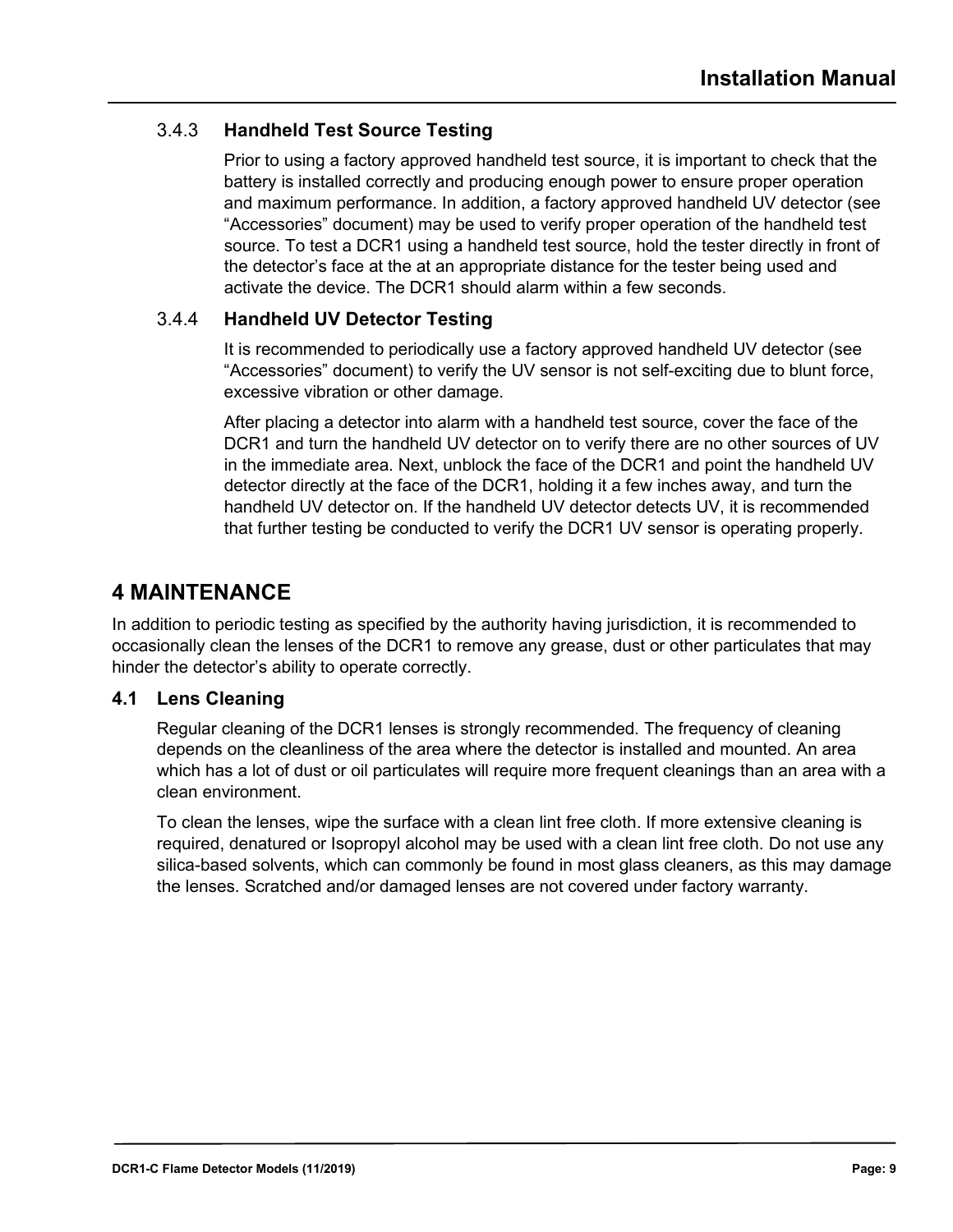# <span id="page-15-0"></span>**5 TROUBLESHOOTING**

If a problem is detected during installation or if the DCR1 enters Fault Mode (see *Section [2.6.4](#page-9-1)*), the following procedures are recommended. If the actions listed below do not correct the problem, contact your distributor for further diagnostic instructions or to obtain an authorization to return the detector for evaluation. For issues which fall outside the scope of the factory warranty, charges may apply.

#### <span id="page-15-1"></span>**5.1 No LED blink or erratic LED blink**

Once power is turned on and the detector is in Normal Mode, the two red LEDs on the face of the detector (see *[Figure 5-1](#page-15-3)*) should blink simultaneously every 8 seconds. If they do not blink

<span id="page-15-3"></span>

*Figure 5-1 LEDs*

or if they should begin blinking in an abnormal fashion, check the power connections to ensure the Red wire is connected to positive and the Black wire is connected to negative on the power supply. The voltage between the Red and Black wires should be within the input voltage specifications (see *Section [6](#page-17-0)*.) Providing the detector is not indicating a fault condition and the input voltage is correct, the detector should be returned to the factory for evaluation if the problem persists.

#### <span id="page-15-2"></span>**5.2 Detector Indicates Fault**

The DCR1, when powered on, continuously monitors several of its internal systems. When a fault is detected, the device immediately enters Fault Mode and deenergizes the Fault Relay. In addition, the two LEDs on the face of the detector provide a visual indication to help identify the type of fault being reported (see *[Table 8-2](#page-20-2)*.)

To determine the fault type, look at the two LEDs on the face of the detector (see *[Figure 5-1](#page-15-3)*.) LED 2 will illuminate briefly and then turn off. LED 1 will then begin blinking. The number of times LED 1 blinks will indicate the Fault Type number. Once the fault type is indicated, LED 1 will turn off and LED 2 will illuminate again. This cycle will continue until the fault condition is cured.

If multiple fault conditions are detected, only the highest numbered fault will be indicated on the LED 1. If the fault condition can be corrected by the user, the next highest fault will be indicated, if one exists. Once all faults have been cured, the DCR1 should enter Normal Mode.

To determine the best course of action to resolve a fault condition, use the Fault Type number to reference the appropriate section below.

#### 5.2.1 **Fault Type 1 – "UV Self-Test Fault"**

This fault only applies to detectors with the Optical Self-Test feature. Clean lenses per *Section [4.1](#page-14-1)*. Reset the detector by cycling power. If the fault persists it may indicate a bad UV sensor or source which will require factory service.

#### 5.2.2 **Fault Type 2 – "Program Failure"**

There is an error in the firmware. There is no corrective action. Factory service is required.

#### 5.2.3 **Fault Type 3 – "Calibration Fault"**

Calibration settings are corrupted. There is no corrective action. Factory service is required.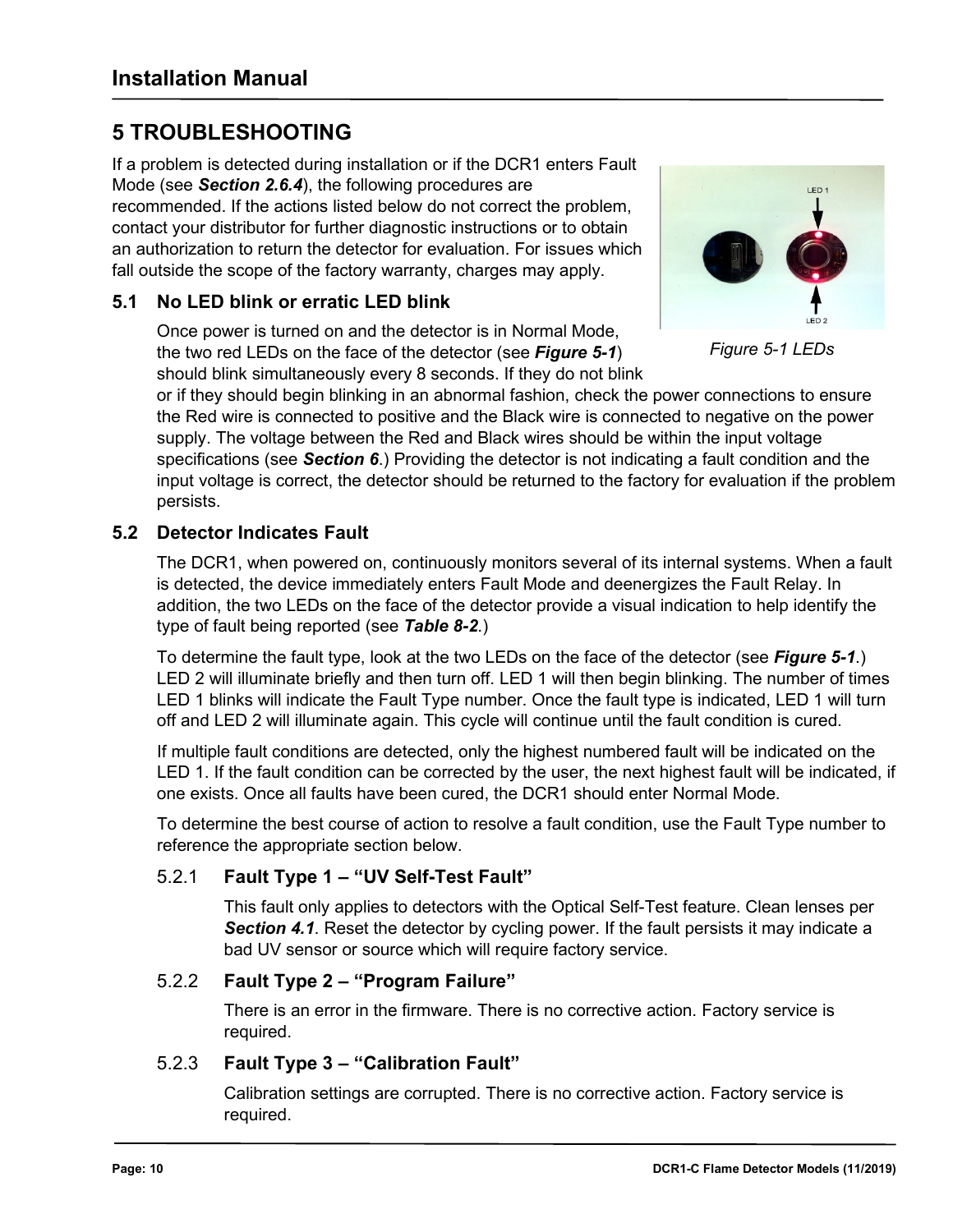#### 5.2.4 **Fault Type 4 – "Low Voltage Fault"**

The input voltage does not meet the minimum device specification. Measure the voltage between the Red and Black wires and verify the voltage is within the input voltage range (see *Section [6](#page-17-0)*.) If the voltage is inadequate, check the external wiring and power supply. There should not be more than 1 Volt of AC ripple at 24 VDC. If the measured voltage is within specification and there is no AC ripple, then factory service is required.

#### 5.2.5 **Fault Type 6 – "Relay Fault"**

One or more of the relay coils are not functioning correctly. There is no corrective action. Factory service is required.

#### 5.2.6 **Fault Type 7 – "High Voltage Fault"**

The detector was exposed to a voltage that exceeded its listed specifications (see **Section [6](#page-17-0)**.) There is no corrective action. Factory service is required.

**Note:** Using a device in excess of its specifications or miswiring a device could result in serious damage to the device and/or control panel. Any resulting damage is not covered under factory warranty.

#### 5.2.7 **Fault Type 8 – "Temperature Out-of-Range Fault"**

The internal measured temperature exceeded listed specifications (see *Section [6](#page-17-0)*.) There is no corrective action. Factory service is required.

**Note:** Any damage caused to a detector resulting from abuse or improper use, or from exceeding its specifications, is not covered under factory warranty.

#### <span id="page-16-0"></span>**5.3 Detector Goes into Alarm but No Fire Appears to be Present**

After a detector goes into alarm, the FireScape™ data can be retrieved and evaluated by a trained technician using a factory approved interface box and software, in conjunction with a computer, to determine if the spectral data that was recorded for the event correlates with an actual fire signature (see *Section [2.6.5](#page-10-1)*.) In addition, a factory approved handheld UV detector (see "Accessories" document) may be used to determine if there are any spurious UV sources in the environment, which may have contributed to the alarm event (see *Section [3.4.4](#page-14-2)*.) For further diagnostics and information, contact your distributor.

#### <span id="page-16-1"></span>**5.4 Detector Appears to Operate Normally but Will Not Alarm to a Fire or Test Source**

Normally, both the LEDs on the front of the detector illuminate and the Fire Relay triggers when the detector enters Fire Mode (see *Section [2.6.3](#page-9-2)*.) To determine if the detector is operating normally, follow the procedure below.

Connect an ohmmeter across the Blue or Brown and Yellow or Orange wires (see *Section [3.3.2](#page-12-0)*.) If the relay closes (0 ohms on the meter) and the LEDs come on, then the detector is operating normally. Check external alarm initiating circuit wiring. If the relay closes and the LEDs remain off, or the relay remains open and the LEDs come on, factory service is required. If the relay remains open and the LEDs remain off, factory service is required.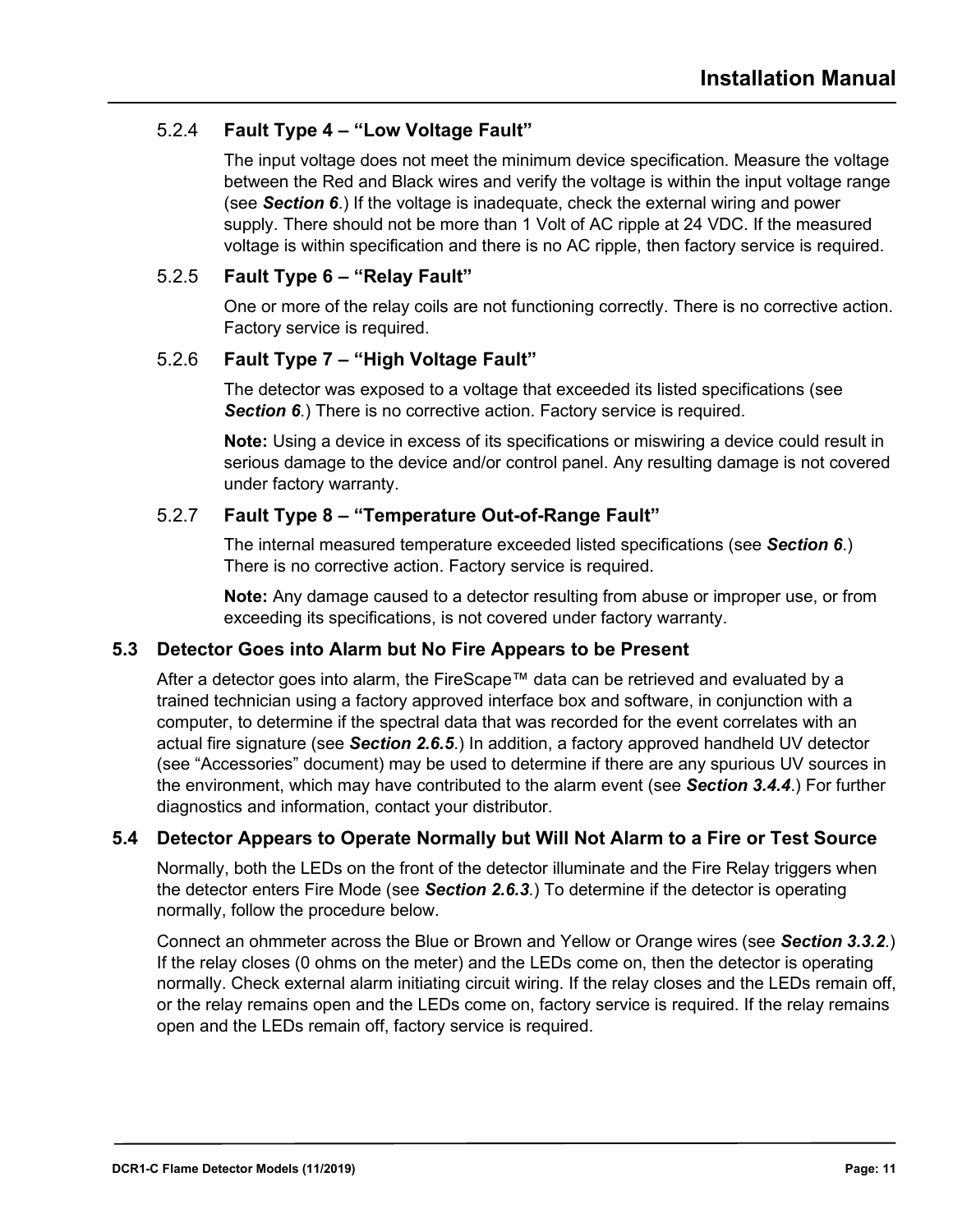# <span id="page-17-0"></span>**6 SPECIFICATIONS**

| <b>Sensitivity at 12 Feet on</b><br><b>Axis to a 4-Inch Diameter</b><br><b>IPA Fire:</b> | 3 Seconds or Less                                                                                                                         |  |  |
|------------------------------------------------------------------------------------------|-------------------------------------------------------------------------------------------------------------------------------------------|--|--|
| <b>Test Fuels:</b>                                                                       | Heptane, Hydrogen, Silane, MEK, Polypropylene and Isopropyl<br>Alcohol                                                                    |  |  |
| <b>Chemical Compatibility:</b>                                                           | <b>Resistant to Most Acids and Solvents</b>                                                                                               |  |  |
| Field-of-View:                                                                           | 120° Full Cone (NFPA)                                                                                                                     |  |  |
| <b>Sensor Responsivity:</b>                                                              | Ultraviolet: 185 to 260 nm<br>Infrared:<br>$0.715$ to 3.5 µm                                                                              |  |  |
| <b>Humidity Range:</b>                                                                   | Up to 90%                                                                                                                                 |  |  |
| <b>Input Voltage:</b>                                                                    | 12 to 32 VDC (Typically 24 VDC)                                                                                                           |  |  |
| <b>Current Draw:</b>                                                                     | 40 mA Nominal (70 mA Max) Depending on Mode of Operation<br>and Device Status                                                             |  |  |
| <b>Relay Outputs:</b>                                                                    | 1.0 A @ 30 VDC Resistive                                                                                                                  |  |  |
| <b>Temperature Range:</b>                                                                | Operating (Tamb): -40° C to 85° C                                                                                                         |  |  |
| LEDs:                                                                                    | 2 Red LEDs Display: Model, Fault Type and Status                                                                                          |  |  |
| Cabling:                                                                                 | 22 AWG, 14 Conductor FEP Jacketed Cable                                                                                                   |  |  |
| <b>Enclosure:</b>                                                                        | FR Rated Polypropylene (FRPP) Housing with Sapphire<br>Windows. EN 60529 IP67 Rated. Housing Meets UL 94<br><b>Flammability Rating V0</b> |  |  |
| <b>Hazardous Area</b><br><b>Classification:</b>                                          | Class 1 Division 2 Groups A, B, C, D T4<br>Class 1 Zone 2 Groups A, B, C, D T4                                                            |  |  |
| <b>Housing Dimensions:</b>                                                               | 3.5 x 4.2 x 1.0 Inches                                                                                                                    |  |  |
| <b>Approvals:</b>                                                                        | FM 3260 and EN 60529<br>ETL Conforms to ANSI/ISA 12.12.01<br>CE (EMC 2014/30/EU) Conforms to EN 50130-4:2011                              |  |  |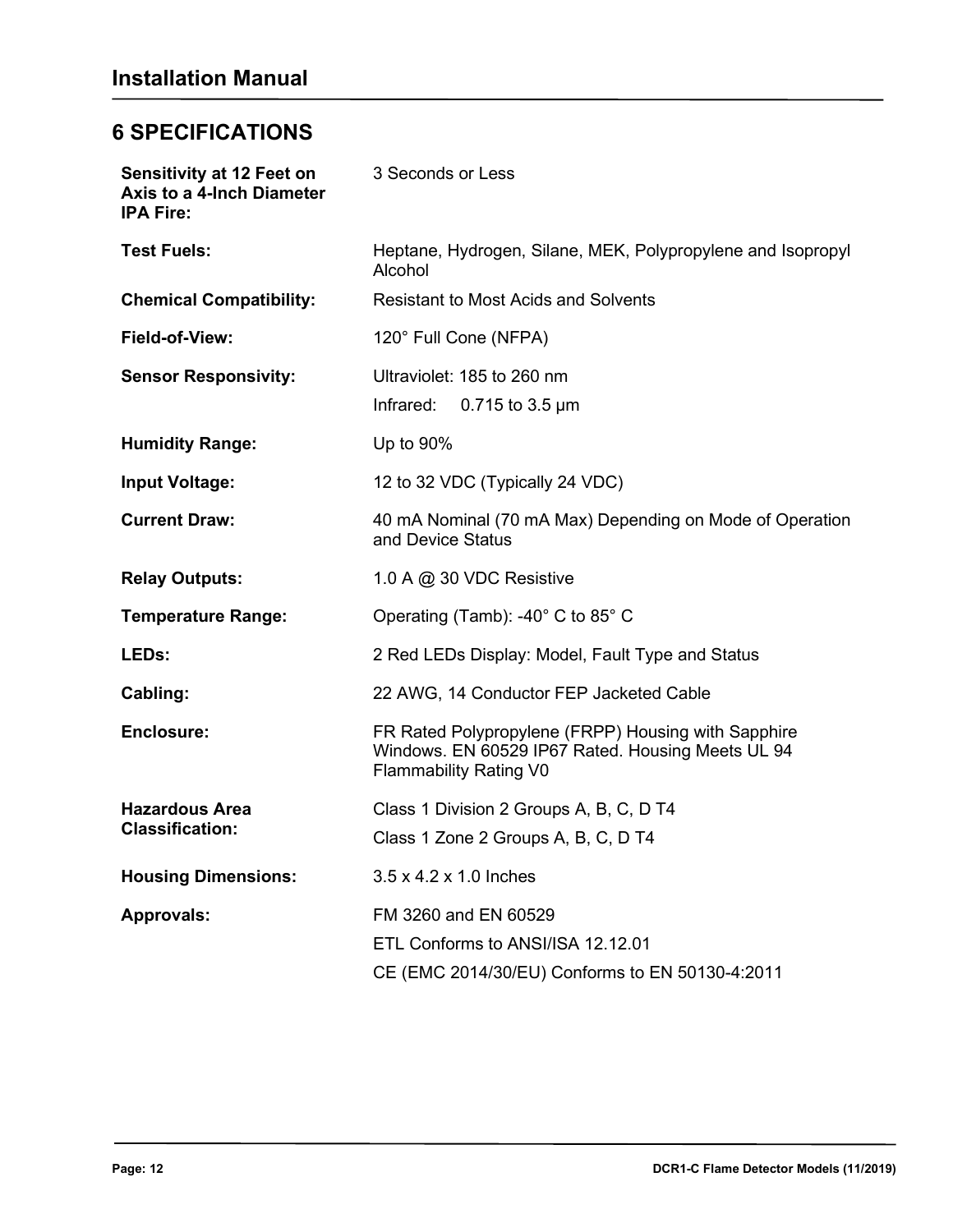# <span id="page-18-0"></span>**7 APPENDIX A – FIGURES**



*Figure 7-1 DCR1 Housing Dimensions*

<span id="page-18-2"></span>

<span id="page-18-1"></span>*Figure 7-2 DCR1 Layout (Sensors & LEDs)*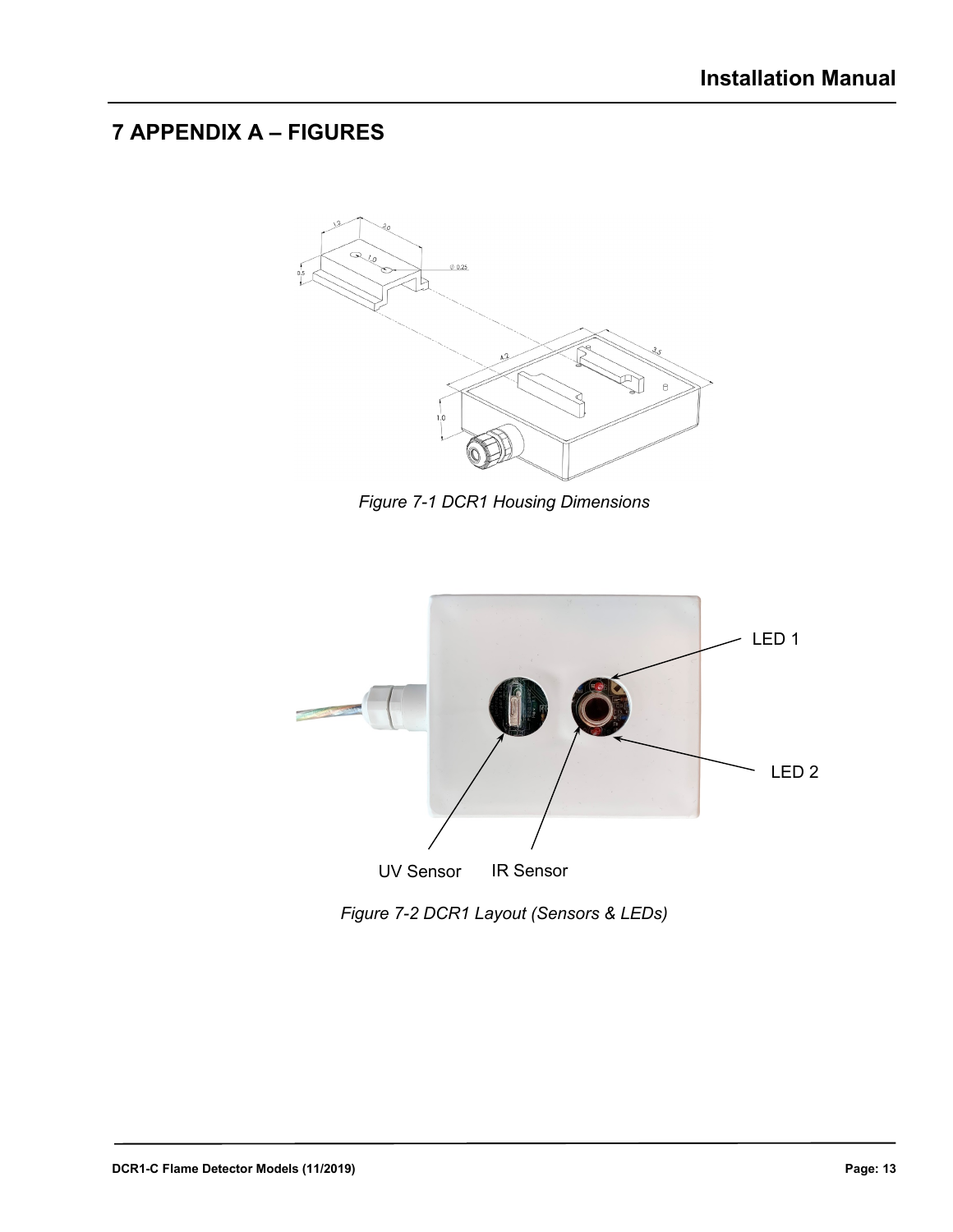

<span id="page-19-0"></span>*Figure 7-3 Typical Wiring Connections*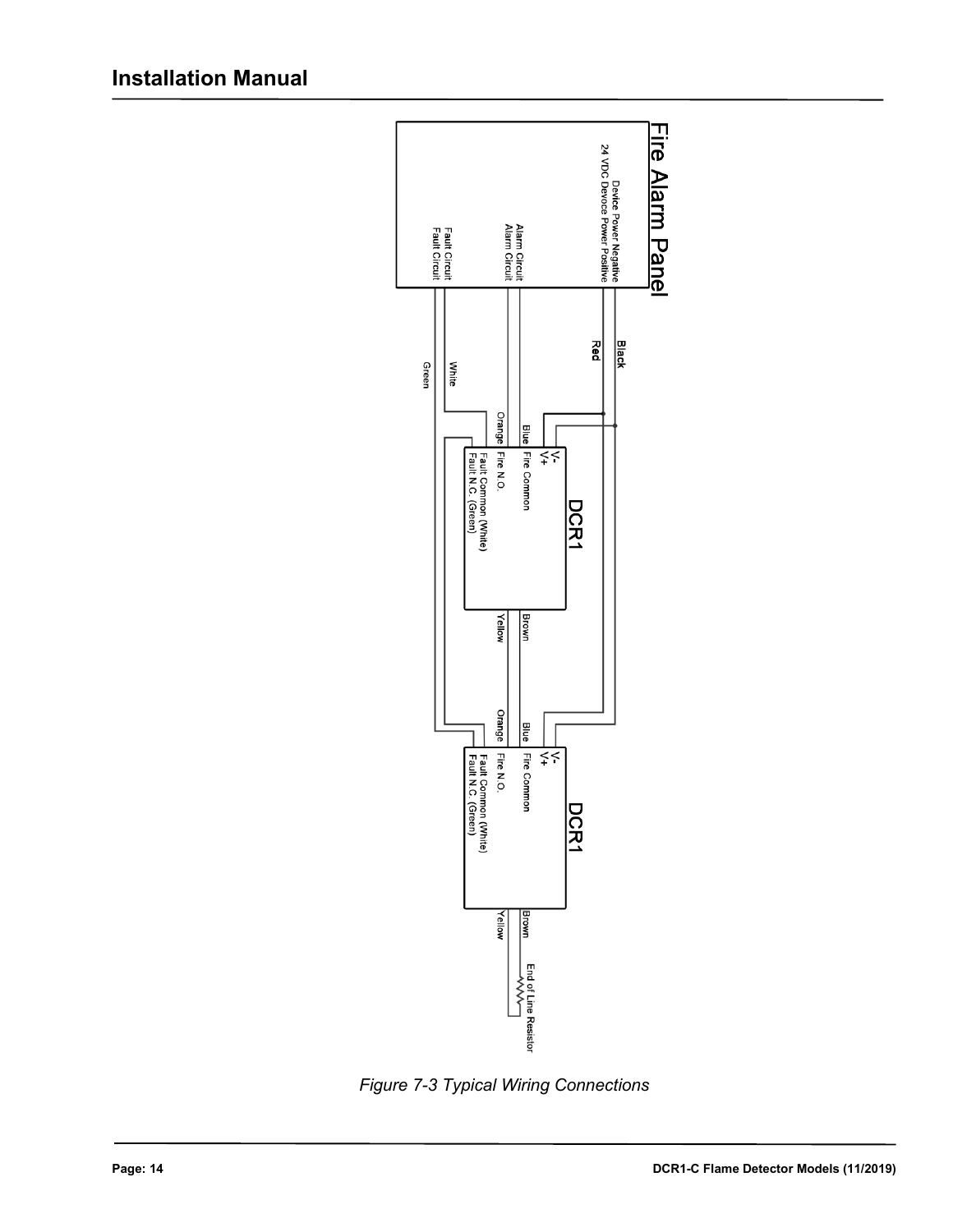# <span id="page-20-1"></span><span id="page-20-0"></span>**8 APPENDIX B - TABLES**

*Table 8-1 Wiring Connections*

| <b>Wire</b>          | <b>Function</b>    | <b>Description</b> | <b>Notes</b> |
|----------------------|--------------------|--------------------|--------------|
| <b>Black</b>         | Power              | V-                 |              |
| Red                  | Power              | V+                 |              |
| <b>White</b>         | <b>Fault Relay</b> | Common             |              |
| Tan                  | <b>Fault Relay</b> | Common             |              |
| Green                | <b>Fault Relay</b> | $N.C.*$            | (a)          |
| Pink                 | <b>Fault Relay</b> | $N.O.*$            | (a)          |
| <b>Blue</b>          | <b>Fire Relay</b>  | Common             |              |
| <b>Brown</b>         | <b>Fire Relay</b>  | Common             |              |
| Yellow               | <b>Fire Relay</b>  | N.O.               |              |
| Orange               | <b>Fire Relay</b>  | N.O.               |              |
| <b>White / Black</b> | <b>Fire Relay</b>  | N.C.               | (b)          |
| Red / Black          | <b>Fire Relay</b>  | N.C.               | (b)          |
| <b>Purple</b>        | Communications     | <b>RS485A</b>      |              |
| Grey                 | Communications     | <b>RS485B</b>      |              |

Notes:

- **(a)** The state of the Fault Relay is in reference to when the device is turned on and operating correctly.
- **(b)** Per NFPA 72 integrity requirements, a Normally Opened fire relay with supervision must be used when a flame detector is connected to a fire alarm panel initiating device circuit.

#### <span id="page-20-2"></span>*Table 8-2 Faults*

| Fault #      | <b>Fault Type</b>                                | <b>Description</b>                                                |
|--------------|--------------------------------------------------|-------------------------------------------------------------------|
| 1            | UV Self-Test Fault<br>(Optical Test Models Only) | UV Sensors Did Not Detect Enough UV<br>from the Internal Source   |
| $\mathbf{2}$ | Program Failure                                  | Firmware Error                                                    |
| 3            | <b>Calibration Fault</b>                         | <b>Device Calibration Corrupted</b>                               |
| 4            | Low Voltage Fault                                | Insufficient Input Voltage                                        |
| 5            | Unused                                           | N/A                                                               |
| 6            | <b>Relay Fault</b>                               | Relay Coil Circuit is Open                                        |
| 7            | <b>High Voltage Fault</b>                        | <b>Input Voltage Exceeded Specifications</b>                      |
| 8            | Temperature Out of<br>Range Fault                | Internal Device Temperature Went Outside<br><b>Specifications</b> |